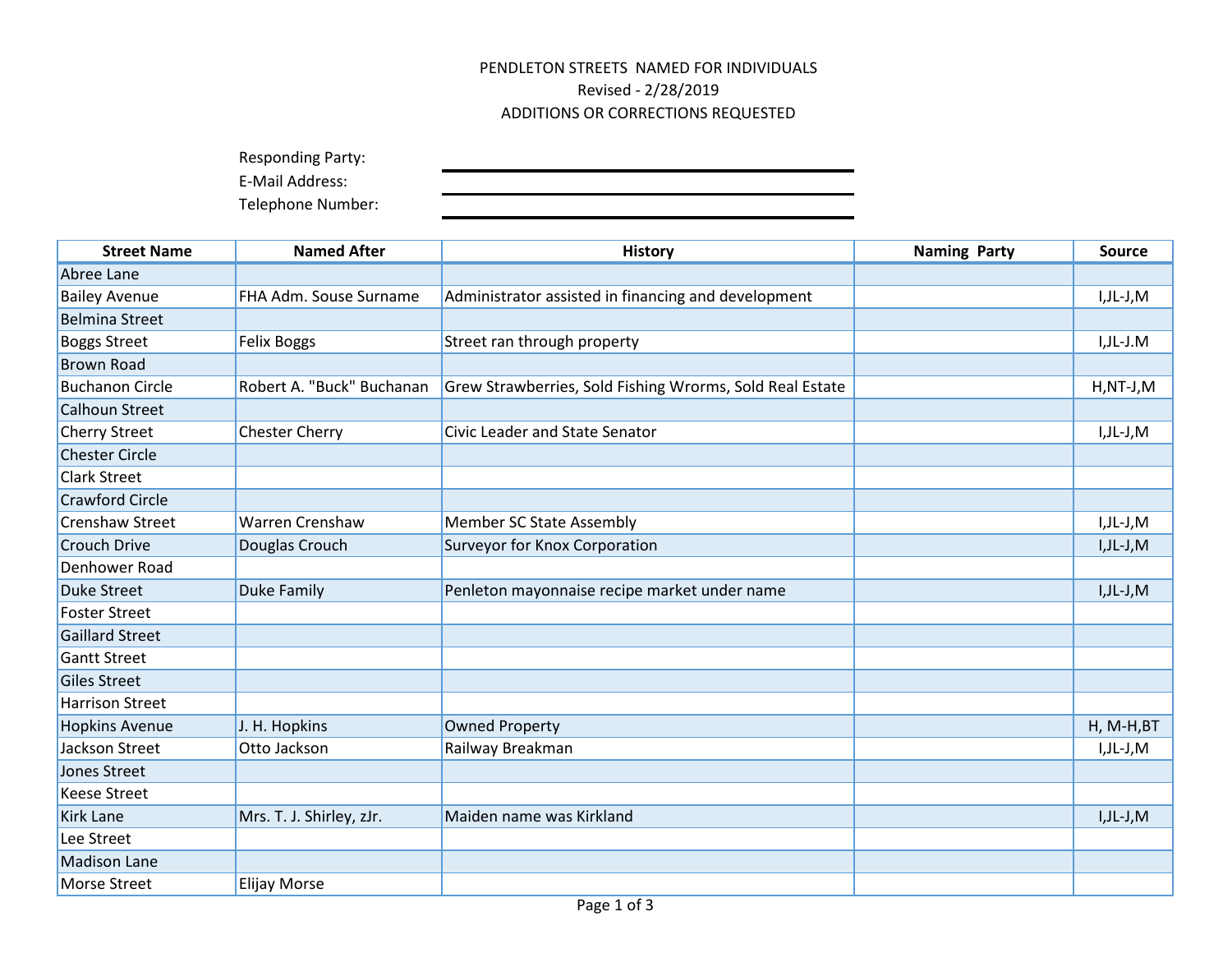## PENDLETON STREETS NAMED FOR INDIVIDUALS Revised - 2/28/2019 ADDITIONS OR CORRECTIONS REQUESTED

Responding Party:

E-Mail Address:

Telephone Number:

| <b>Street Name</b>      | <b>Named After</b>           | <b>History</b>                                  | <b>Naming Party</b> | <b>Source</b>  |
|-------------------------|------------------------------|-------------------------------------------------|---------------------|----------------|
| <b>Maxwell Street</b>   | <b>John Maxwell</b>          | Signor of Order of Succession 1860              |                     | $I, JL-J, M^*$ |
| McGee Street            | Herman McGee                 | Athletic Trainer at Clemson University          |                     | $I, JL-J, M^*$ |
| <b>Medlock Circle</b>   | J.D. or T.W. Medlock         |                                                 |                     | $I, JL-J, M^*$ |
| <b>Miller Street</b>    |                              |                                                 |                     |                |
| Old Compton Street      |                              |                                                 |                     |                |
| Pinckney Street         |                              |                                                 |                     |                |
| <b>Pruitt Drive</b>     |                              |                                                 |                     |                |
| <b>Robinson Street</b>  |                              |                                                 |                     |                |
| <b>Russell Street</b>   |                              |                                                 |                     |                |
| Sarrar Street           |                              |                                                 |                     |                |
| <b>Scott Street</b>     |                              |                                                 |                     |                |
| Searight Drive          | Dessie Smith Seawright       | Jimmy Smith's daughter                          |                     | H, NT          |
| <b>Shannon Drive</b>    |                              |                                                 |                     |                |
| <b>Sitton Drive</b>     | Augustus J. Sitton           | An Owner, & Manager Pendleton Manufacturing Co. |                     | $V, LA*-O, RC$ |
| Spake Road              |                              |                                                 |                     |                |
| <b>Stephens Street</b>  |                              |                                                 |                     |                |
| <b>Swaney Lane</b>      | <b>Swaney Family</b>         | <b>Road Entering Property</b>                   |                     | G, NB          |
| Thomas Street           |                              |                                                 |                     |                |
| <b>Thompson Street</b>  | <b>Thompson Family</b>       | Leaders in education                            |                     | I,JL-J,M       |
| Vance Street            | Vance Family                 | Augustus was well-known lay preacher            |                     | I,JL-J,M       |
| <b>Warley Circle</b>    | Felix Warley                 | Owner of part of land in development            |                     | $I, JL-J, M$   |
| <b>Watkins Street</b>   | Ralph, Thomas , Christo [her | Named for three brothers                        |                     | I,JL-J,M       |
| <b>White Street</b>     |                              |                                                 |                     |                |
| <b>Williford Street</b> |                              |                                                 |                     |                |
| <b>Winston Street</b>   | <b>Tenus Winston</b>         | A local craftsman                               |                     | $I, JL-J, M$   |
|                         |                              |                                                 |                     |                |
|                         |                              |                                                 |                     |                |
|                         |                              |                                                 |                     |                |